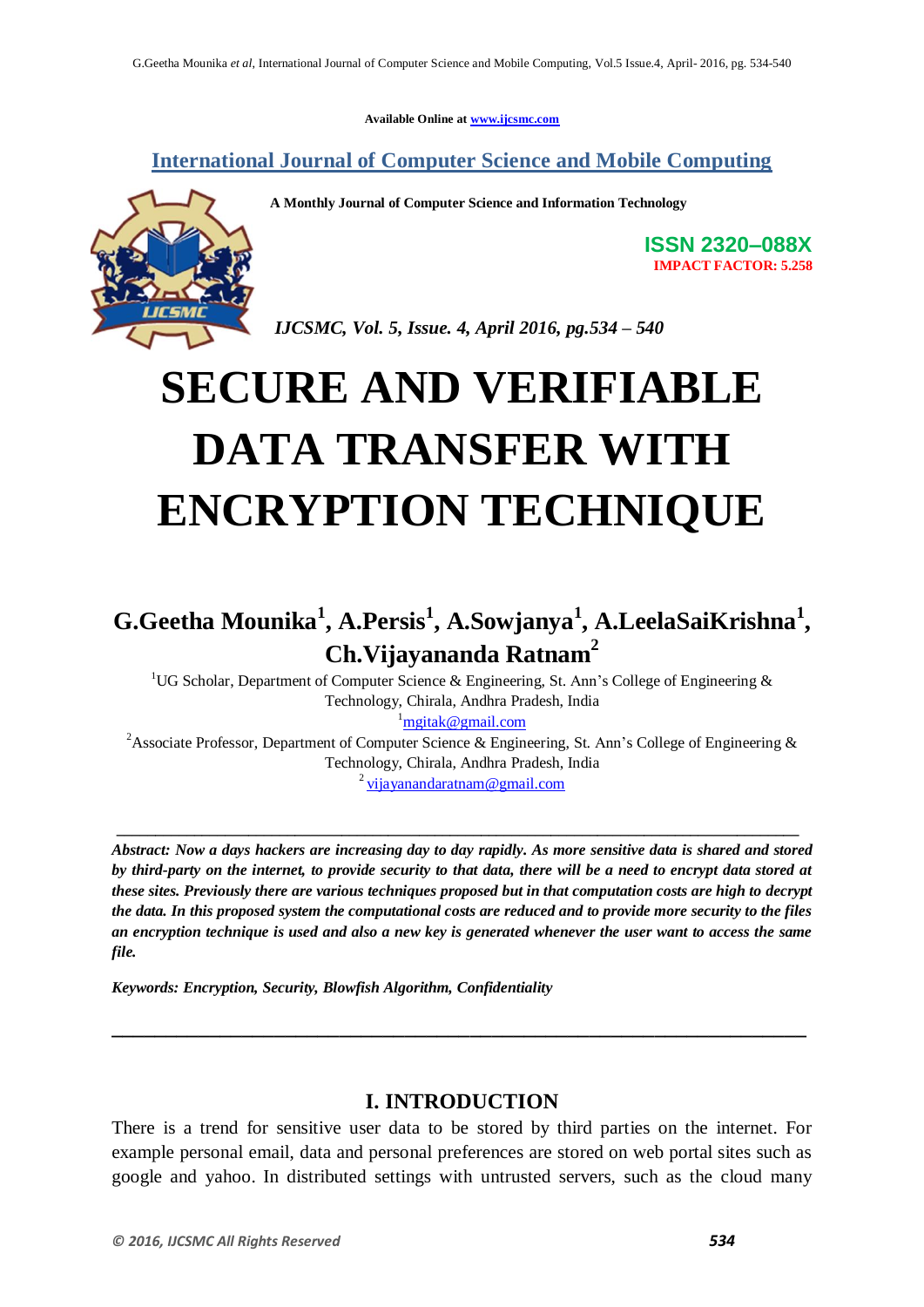applications need mechanisms for complex access control over encrypted data.Traditionally, encryption is a method in which user encrypts data to another specific targeted party and only the targeted recipient can decrypt this message. Due to the attack of third parties it becomes imperative to have a mechanism for encrypting data according some access policy. Attribute Based Encryption is a new vision of public key encryption in which user is allow to encrypt and decrypt based on some attributes. The problem with existing ABE system is that the decryption involves expensive pairing operations and the number of pairing operations required to decrypt a cipher text grows with the complexity of the access policy. In order to overcome the decryption overhead we are proposing the outsourced decryption mechanism. The user provides a transformation key to the cloud and the cloud uses this key to transform the cipher text into simple cipher text which possess simple steps of computation. Also correctness is essential while transmitting the data from the cloud to the user. This ensures whether the requested file is retrieved to the user. Moreover hash chain mechanism is used for identifying data modification that can be occurred in cloud. Each data is stored in clouds along with random hash blocks and these hash blocks are checked during decryption in order to identify the modification.

#### **II. RELATED WORK**

Previously there are various schemes. The main efficiency drawbacks of the most existing ABE schemes is that decryption is expensive due to pairing operations and the number of pairing operations required to decrypt a cipher text involves high complexity. Hohenberger and Waters succeeded in reducing the decryption requirements to two pairings and two exponentiations by making tradeoffs in the private key size. Green introduced outsourced decryption into ABE systems such that most of complex computation of decryption algorithms is outsourced to an untrusted third-party service, leaving only a smaller overhead for users to recover the plaintext.

#### **III. PROPOSED WORK**

The proposed work is intended to provide the security to the transfer of data. It generates the individual key for every file access. It provides more security. It reduces the computation costs when compared to the existing system. In proposed system whenever the data uploaded on cloud the data will be encrypted. If the user want to access the file they need to request the owner for the key to decrypt the file. The owner verifies the requested person is authorized or not. Then send a key to him. The user can send request to the owners currently who is available only. The user want to revisit the file then the old key is not valid. He has to request for key again because one key valid one time only. If the user access the file with the key then the key changed for another time file access. This is because to provide more secure and confidential data transfer between distributed systems.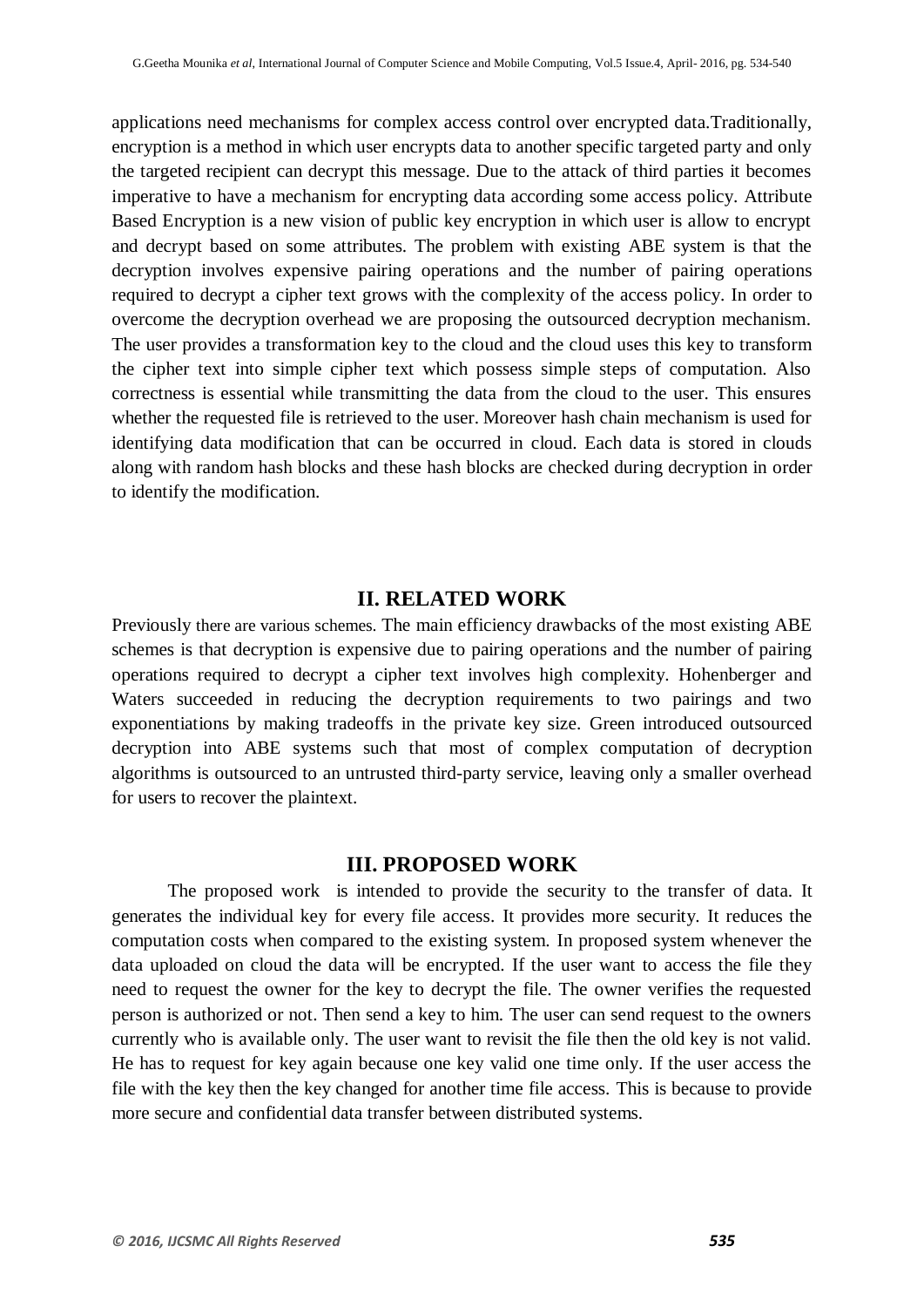### Advantages:

- Reduces the computation cost
- Provides more security
- Generates a new key for every file access

## **System architecture:**



### **Class Diagram:**

Class Diagram consists of the classes and the objects and the interaction between them. It mainly deals with the interaction between classes in the system, their behavior and properties of the system. Apart from classes this also provides inheritance relationships in the project. Class diagrams consist of basically two parts: first one is the member variables and class variables and the second part consists of the total number of methods available in the class.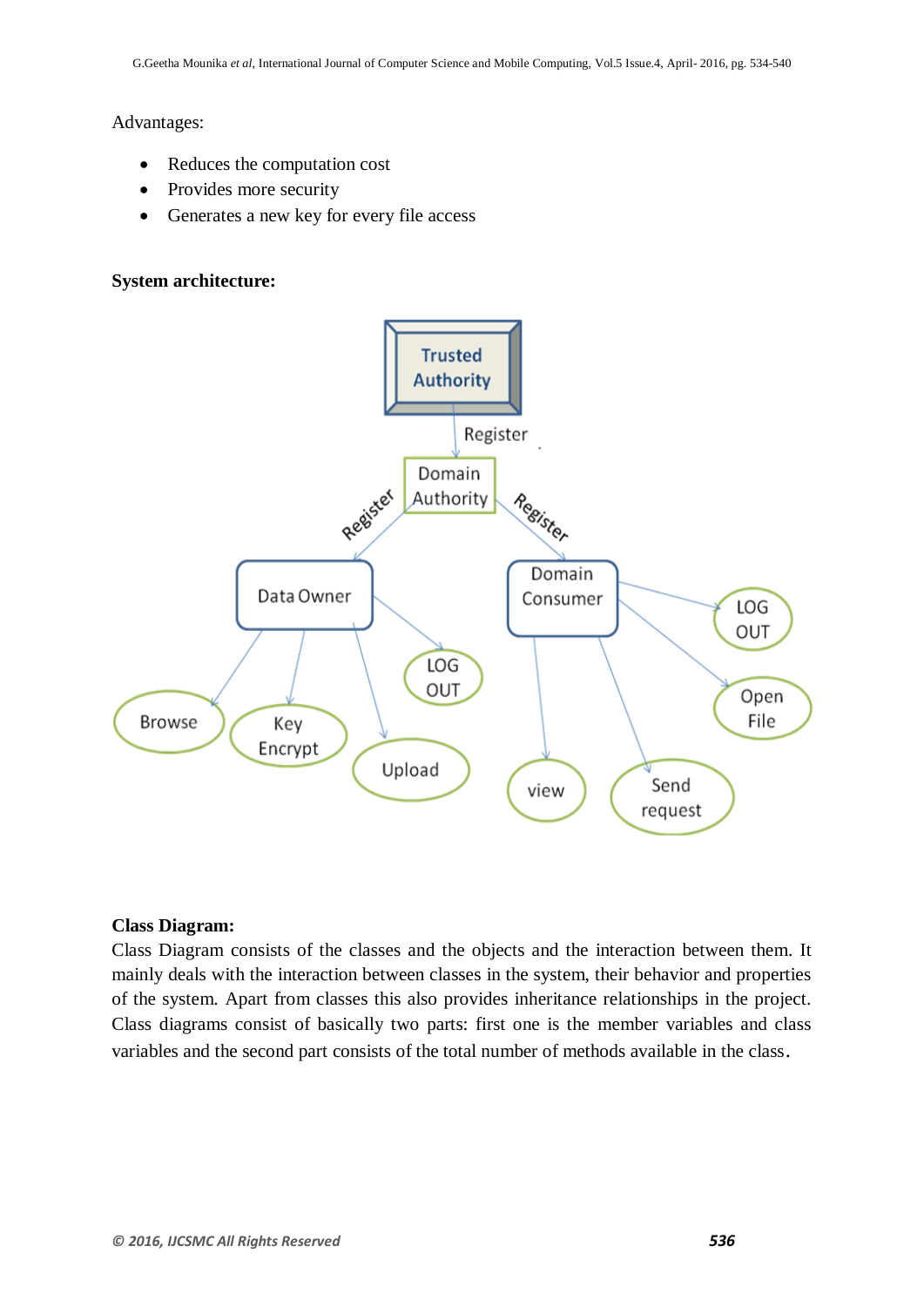

Fig 3.1 Class diagram for proposed work

## **IV.RESULT & DISSCUSSIONS**

## **Figure 1:Home page**

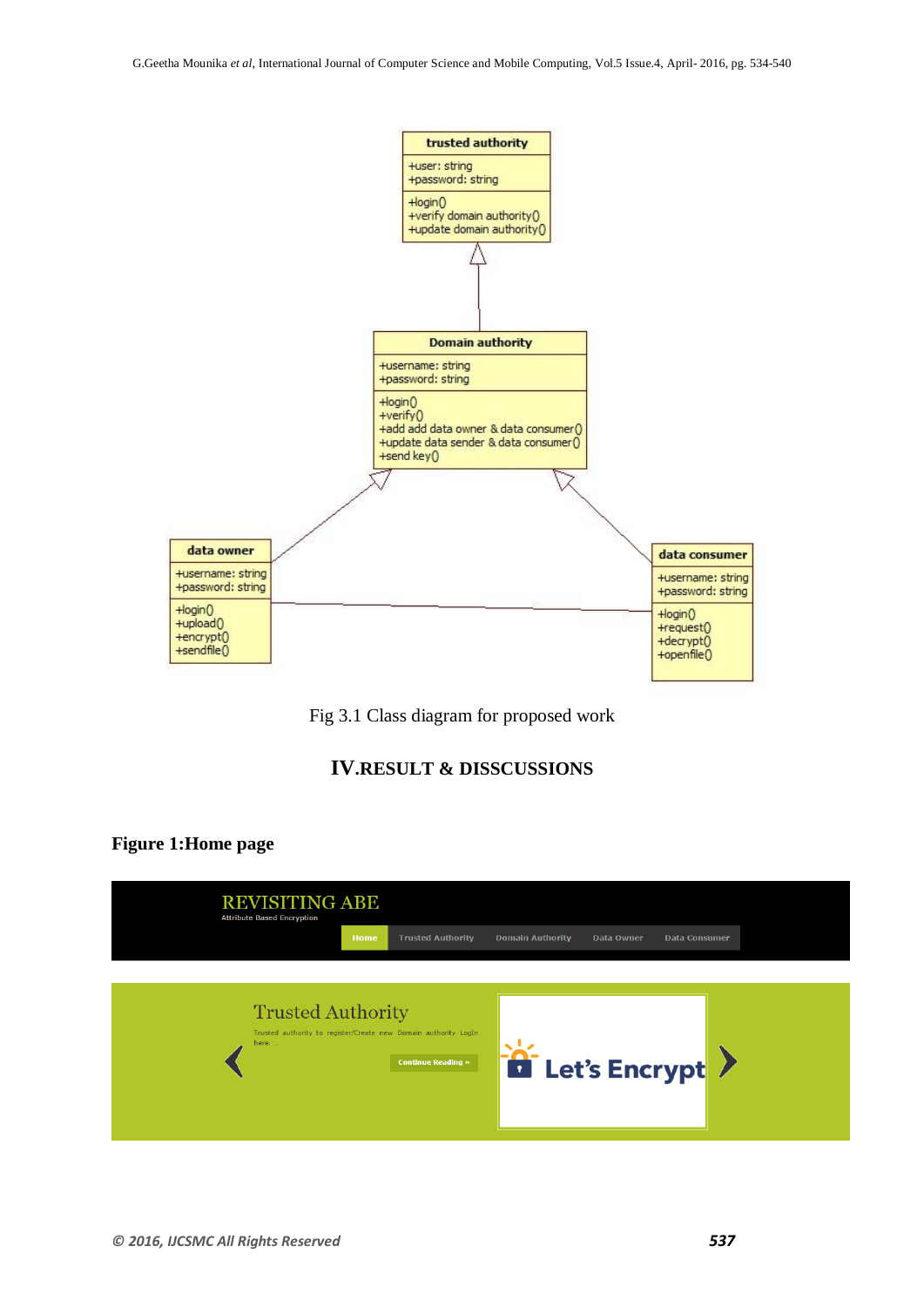## **Figure 2: Login page**

| bcalhost:1370/AttributeBasedEncryption/DataOwnerLogIn.aspx<br>$\mathbf{C}$<br><b>REVISITING ABE</b><br><b>Attribute Based Encryption</b> |                            |                          |                         |                   |                      | ☆  ≡ |
|------------------------------------------------------------------------------------------------------------------------------------------|----------------------------|--------------------------|-------------------------|-------------------|----------------------|------|
|                                                                                                                                          | Home                       | <b>Trusted Authority</b> | <b>Domain Authority</b> | <b>Data Owner</b> | <b>Data Consumer</b> |      |
|                                                                                                                                          |                            | Data Owner Logln         |                         |                   |                      |      |
|                                                                                                                                          | <b>User ID</b><br>Password | LogIn                    | Clear                   |                   |                      |      |
|                                                                                                                                          |                            |                          |                         |                   |                      |      |
|                                                                                                                                          |                            |                          |                         |                   |                      |      |

## **Figure 3: Requesting for Secret key to view the File:**

| $\times$       |                                                                                   |      |        |                     |                                                   |                     |                 | ∣∸<br>o<br>$\overline{\phantom{0}}$ |
|----------------|-----------------------------------------------------------------------------------|------|--------|---------------------|---------------------------------------------------|---------------------|-----------------|-------------------------------------|
|                | localhost:1370/AttributeBasedEncryption/DataConsumer/DataConsumerComposeMail.aspx |      |        |                     |                                                   |                     |                 | ☆                                   |
|                | <b>REVISITING ABE</b><br><b>Attribute Based Encryption</b>                        |      |        |                     |                                                   |                     |                 |                                     |
|                | <b>Data Consumer Home</b>                                                         |      |        | <b>Browse Files</b> | <b>Request for Secret Key</b>                     | <b>Key Response</b> | <b>Sign Out</b> |                                     |
|                |                                                                                   |      |        |                     |                                                   |                     |                 | WELCOME: MAYUR1                     |
|                |                                                                                   |      |        |                     |                                                   |                     |                 |                                     |
|                |                                                                                   |      |        |                     |                                                   |                     |                 |                                     |
|                |                                                                                   |      |        |                     | Send Request For File Key to the Domain Authority |                     |                 |                                     |
|                |                                                                                   |      |        |                     | Select Domain Authority Name: Select Domain I     |                     |                 |                                     |
| <b>File Id</b> | <b>File Name Accept Reject</b>                                                    |      |        |                     |                                                   |                     |                 |                                     |
| 1011           | bunny.txt                                                                         | Send | Cancel |                     |                                                   |                     |                 |                                     |
| 2007           | List of Holidays - 2015.doc                                                       | Send | Cancel |                     |                                                   |                     |                 |                                     |
| 2009           | Documentation.docx                                                                | Send | Cancel |                     |                                                   |                     |                 |                                     |
| 2010           | 1232.txt                                                                          | Send | Cancel |                     |                                                   |                     |                 |                                     |
| 2011           | $33.$ txt                                                                         | Send | Cancel |                     |                                                   |                     |                 |                                     |
| 2012           | sacet1.jpg                                                                        | Send | Cancel |                     |                                                   |                     |                 |                                     |
| 2013           | peac.png                                                                          | Send | Cancel |                     |                                                   |                     |                 |                                     |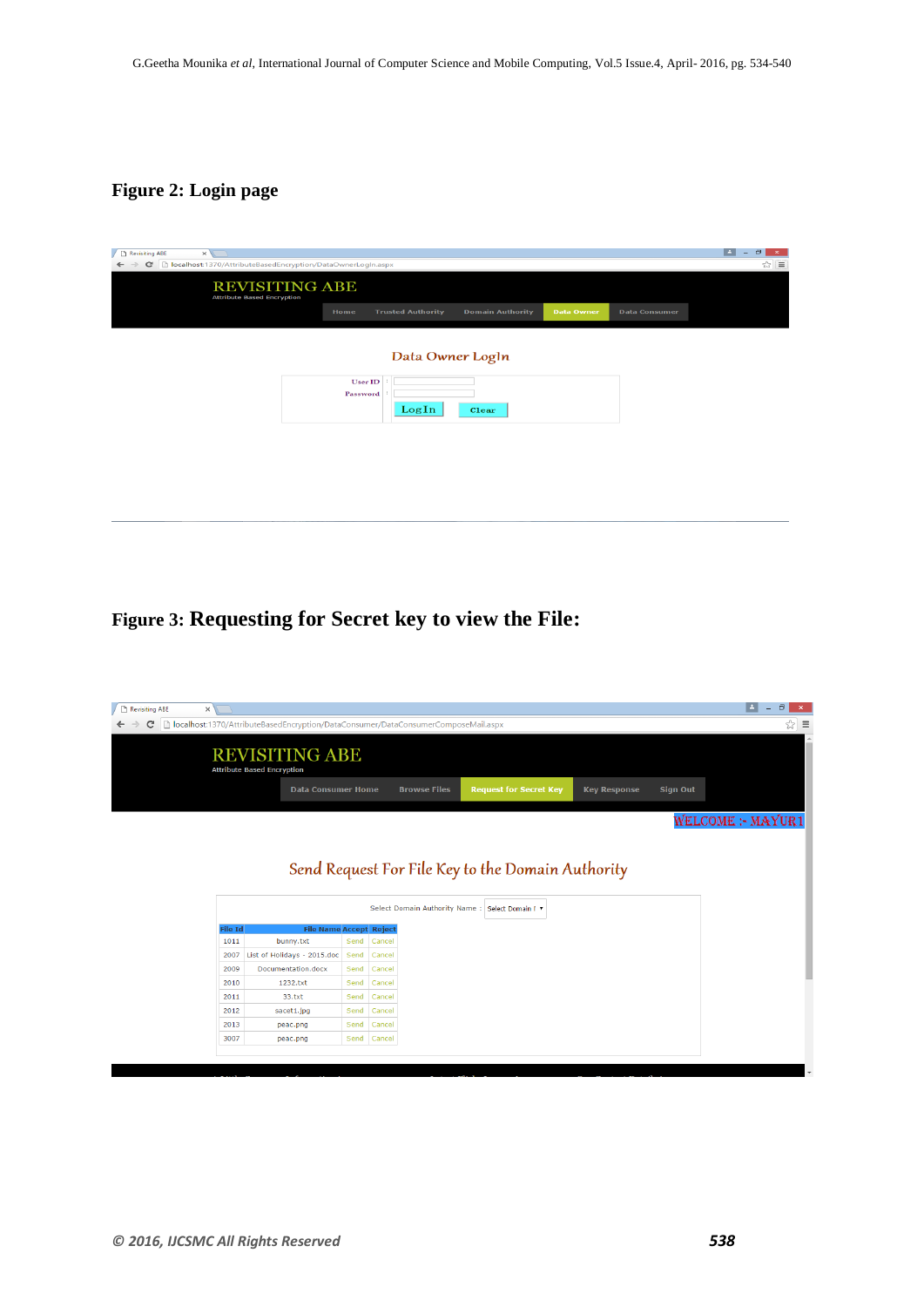## **Figure 4: Status of key**

| Revisiting ABE<br>$\times$ |                |                                                                        |        |                     |                                                   |                     |                 | E.<br>$\Box$<br>$\times$ |
|----------------------------|----------------|------------------------------------------------------------------------|--------|---------------------|---------------------------------------------------|---------------------|-----------------|--------------------------|
| c                          |                | localhost:1370/AttributeBasedEncryption/DataConsumer/KeyResponses.aspx |        |                     |                                                   |                     |                 | ☆<br>$\equiv$            |
|                            |                | <b>REVISITING ABE</b><br><b>Attribute Based Encryption</b>             |        |                     |                                                   |                     |                 |                          |
|                            |                | <b>Data Consumer Home</b>                                              |        | <b>Browse Files</b> | <b>Request for Secret Key</b>                     | <b>Key Response</b> | <b>Sign Out</b> |                          |
|                            |                |                                                                        |        |                     |                                                   |                     |                 | WELCOME: MAYUR1          |
|                            |                |                                                                        |        |                     |                                                   |                     |                 |                          |
|                            |                |                                                                        |        |                     | Send Request For File Key to the Domain Authority |                     |                 |                          |
|                            |                |                                                                        |        |                     |                                                   |                     |                 |                          |
|                            | <b>File Id</b> | <b>File Name</b> Status                                                |        |                     |                                                   |                     |                 |                          |
|                            | 1010           | New Text Document (7).txt 838267                                       |        |                     |                                                   |                     |                 |                          |
|                            | 1011           | bunny.txt                                                              | 746886 |                     |                                                   |                     |                 |                          |
|                            | 1010           | New Text Document (7).txt 838267                                       |        |                     |                                                   |                     |                 |                          |
|                            | 2011           | 33.5 <sub>xt</sub>                                                     | 866523 |                     |                                                   |                     |                 |                          |
|                            | 2009           | Documentation.docx                                                     | 399546 |                     |                                                   |                     |                 |                          |
|                            | 2010           | 1232.txt                                                               | 665579 |                     |                                                   |                     |                 |                          |
|                            |                |                                                                        |        |                     |                                                   |                     |                 |                          |
| <b>Our Contact Details</b> |                |                                                                        |        |                     |                                                   |                     |                 |                          |
| G.Geetha Mounika           |                |                                                                        |        |                     |                                                   |                     |                 |                          |
| MailId: mgitak@gmail.com   |                |                                                                        |        |                     |                                                   |                     |                 |                          |
| Contact No: 9676385736     |                |                                                                        |        |                     |                                                   |                     |                 |                          |
|                            |                |                                                                        |        |                     |                                                   |                     |                 |                          |

## **V. CONCLUSION & FUTURE WORK**

In previous system there is no individual key for every accessing of file by the Data consumer. By using symmetrical algorithm, we can able to provide the individual encrypted key for every accessing of file by the Data consumer. By using this algorithm we can able to provide more security with the use of revisiting and efficiency by reducing the computational costs. In future our project is going to be used in various organizations. For the storage of confidential files our project is very useful. Our project can be used for the storage of personal information/company/country's confidential matters.

#### **REFERENCES**

[1] R. Ostrovsky, A. Sahai, and B. Waters, "Attribute-based encryption with non-monotonic access structures," in Proc. ACM Conf. Computer and Communications Security, 2007, pp. 195–203.

[2] B. Waters, "Cipher text-policy attribute-based encryption: An expressive, efficient, and provably secure realization," in Proc. Public Key Cryptography, 2011, pp. 53–70.

[3] A. B. Lewko, T. Okamoto, A. Sahai, K. Takashima, and B. Waters, "Fully secure functional encryption: Attribute-based encryption and (hierarchical) inner product encryption," in Proc. EUROCRYPT, 2010, pp. 62–91.

[4] T. Okamoto and K. Takashima, "Fully secure functional encryption with general relations from the decisional linear assumption," in Proc. CRYPTO, 2010, pp. 191– 208.

[5] A. B. Lewko and B. Waters, "Unbounded HIBE and attribute-based encryption," in Proc. EUROCRYPT, 2011, pp. 547–567.